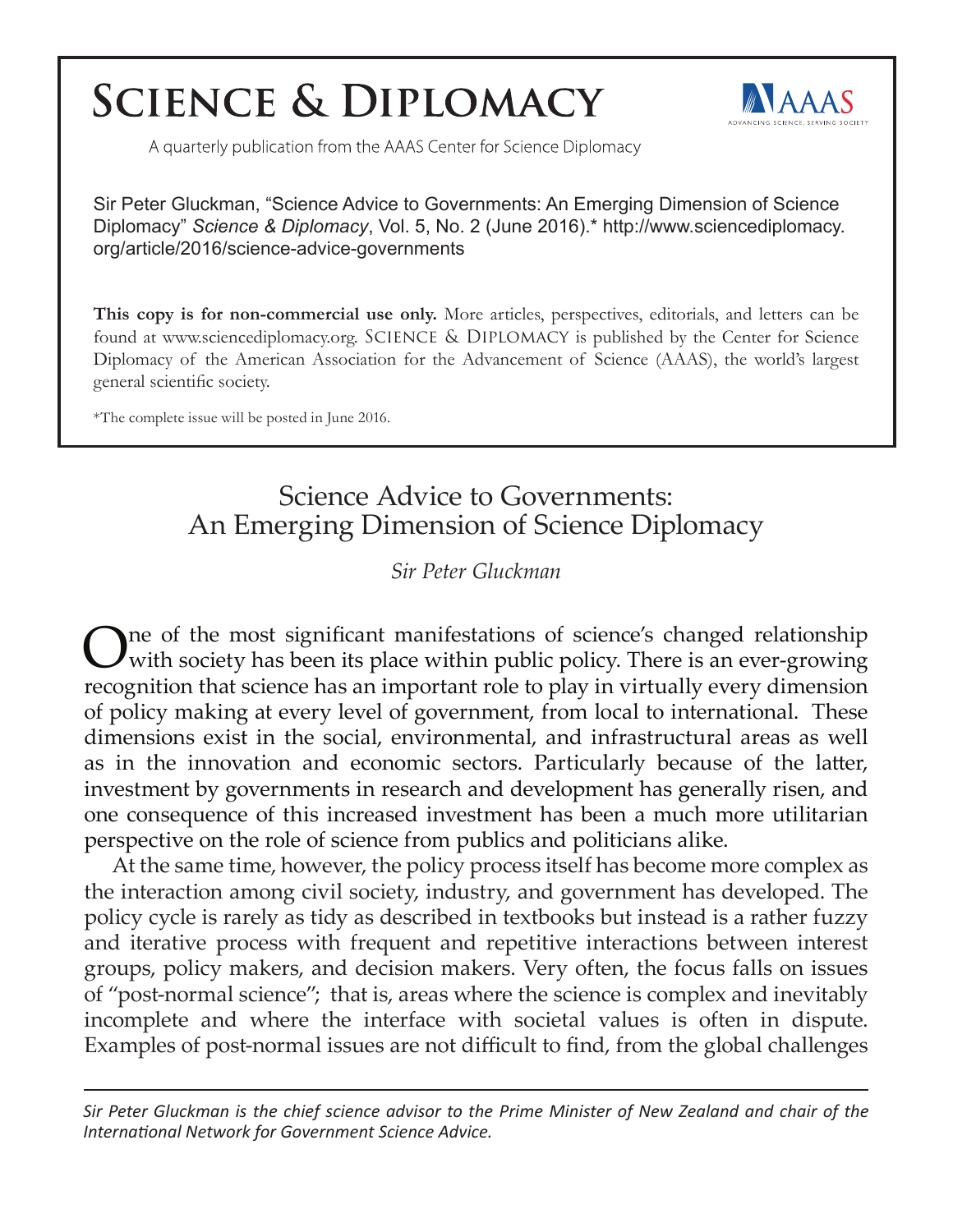of climate change, food security, population health, and terrorism to more localized considerations of conservation science and environmental management. Many of these issues, in turn, have trans-jurisdictional and diplomatic dimensions.

So within this complex and changing environment, how can science most effectively assist public policy? Across the globe, a wide variety of structures are equipped to facilitate this interaction. National academies, science and technology councils, and science advisors are variously employed particularly at a national level. At the international level, some organizations have advisory mechanisms, but the bulk of international policy making does not.

As the interaction between science and public policy becomes more important to societal development and environmental stewardship at both the national and international levels, there is a growing need to examine the principles underpinning these interactions, as well as the various functions that science must serve in informing policy.

#### **International Network for Government Science Advice**

In 2012, I was approached by Steven Wilson, then chief executive of the International Council for Science (ICSU), to consider the prospective value of an international meeting of practitioners operating at the interface of science and public policy. In this discussion, I expanded the concept to include not only individual science advisors but also advisory groups, national academies, and academics with an interest in the science-policy interface. A planning group was established with broad geographical representation, and in 2014 the first international meeting on science advice to governments was held in Auckland, New Zealand, timed to occur just prior to the Thirty-First ICSU General Congress. More than 240 delegates from forty-four countries attended our gathering. Of these, twenty were from low- and middle-income countries (LMICs).

At the meeting's final plenary session, it was agreed that a network should be established to continue the dialogue. One task of such a network would be to respond to the request from a number of delegates, especially from LMICs, to assist with capacity building with respect to this growing boundary role to boost collaboration at the cusp of science and policy. Thus, the International Network for Government Science Advice (INGSA) was formed under the aegis of ICSU but operating as an autonomous unit. It has a steering group of practitioners and academics from countries at a range of income levels. The secretariat is based in my office and is supported by seed funding from ICSU, the Royal Society (London), and the Wellcome Trust (UK).

The network is interested in enhancing the role of science in public policy at all levels of governance from local to global, although to date most of the emphasis has been on national and international needs. Deliberately, the network has focused only on improving the use of scientific evidence in policy formation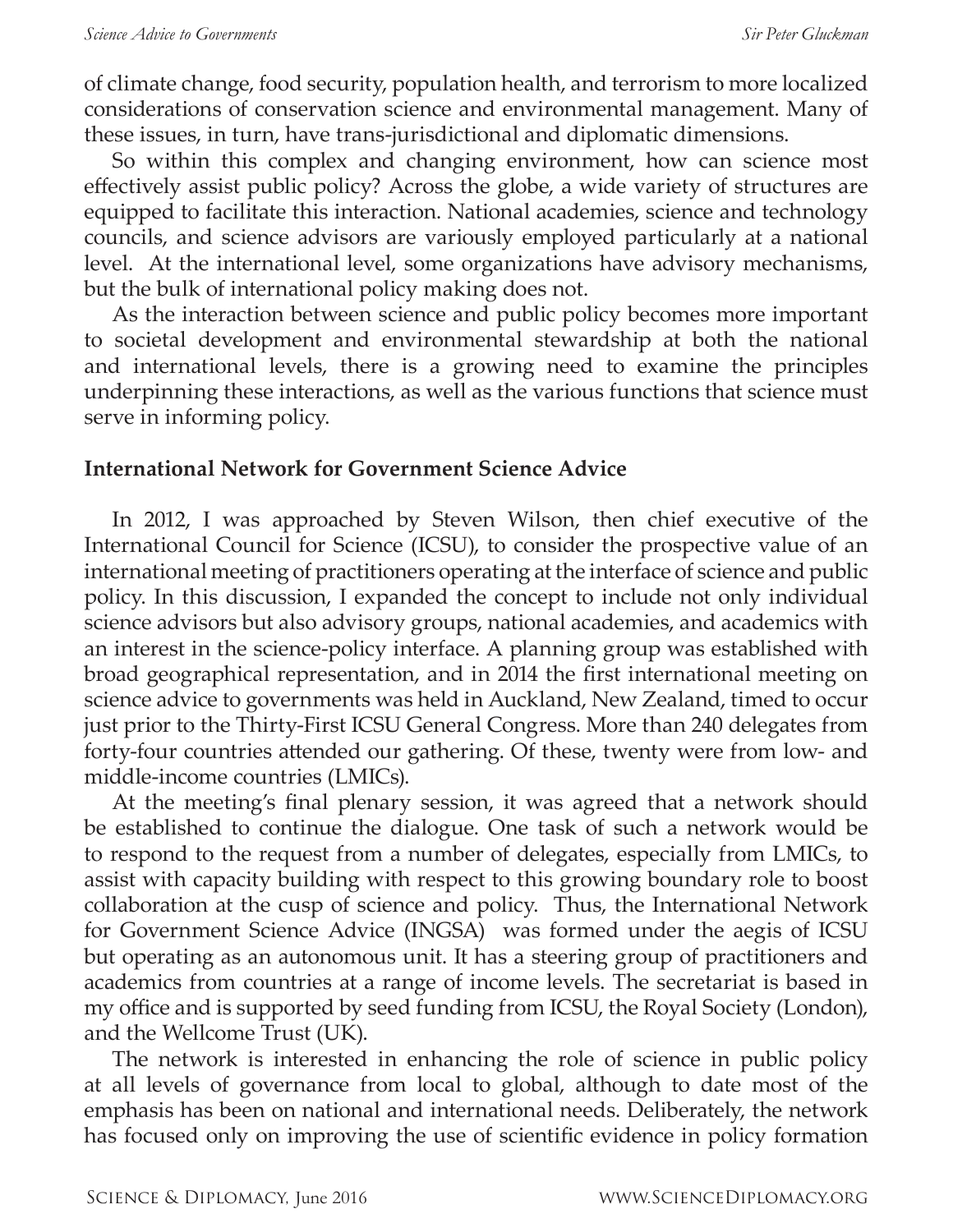and implementation across all aspects of government. This is distinct from the development of policies for the public funding of science. While often the same individuals are involved in providing advice on "policy for science" and "science for policy," the nature of national science-funding systems is outside the scope of INGSA, beyond observing how it might influence the production of knowledge for public policy.

Similarly, the network has avoided advocating for any particular structure for science advice, recognizing instead that national advisory structures must reflect the context, culture, constitution, and approach to developing societal decisions in a given jurisdiction. The network is primarily focused on exploring the diverse dimensions of science advice, developing practices and principles applicable in multiple contexts and across the different domains of science advice. INGSA sees a particular role with respect to developing and emerging advisory systems.

#### **Taxonomy of Science Advice**

Five categories of science advice need consideration. While this taxonomy is described in terms of a single jurisdiction, many aspects apply at either a subnational or transnational level.

1. Technical advice: Ministries/departments and agencies require constant input of technical advice either from internal or external subject-matter experts and scientists. It is important that there are protocols in place, similar to those developed in Britain and the United States, aimed at protecting the integrity of such technical input. Much also depends on the processes of selection of external experts and how they do their work. Where the advice and commentary of technical experts flow into agency committees and then combine with other inputs, the nature of committee processes and reporting becomes critical to protecting the integrity of advice.

2. <u>Regulatory advice:</u> Science and technology are core to the work of regulatory agencies dealing with everything from highly technical matters such as standards, aviation safety, or pharmaceutical regulation, for instance, through to matters involving possibly disputed values such as the use of GMOs, reproductive technologies, and environmental regulation. Such regulatory agencies are an essential science-based service of governance. However, the decision making of most such agencies will not be based on science alone. It is therefore important that processes exist to clearly distinguish and protect the scientific input toward regulatory decision making.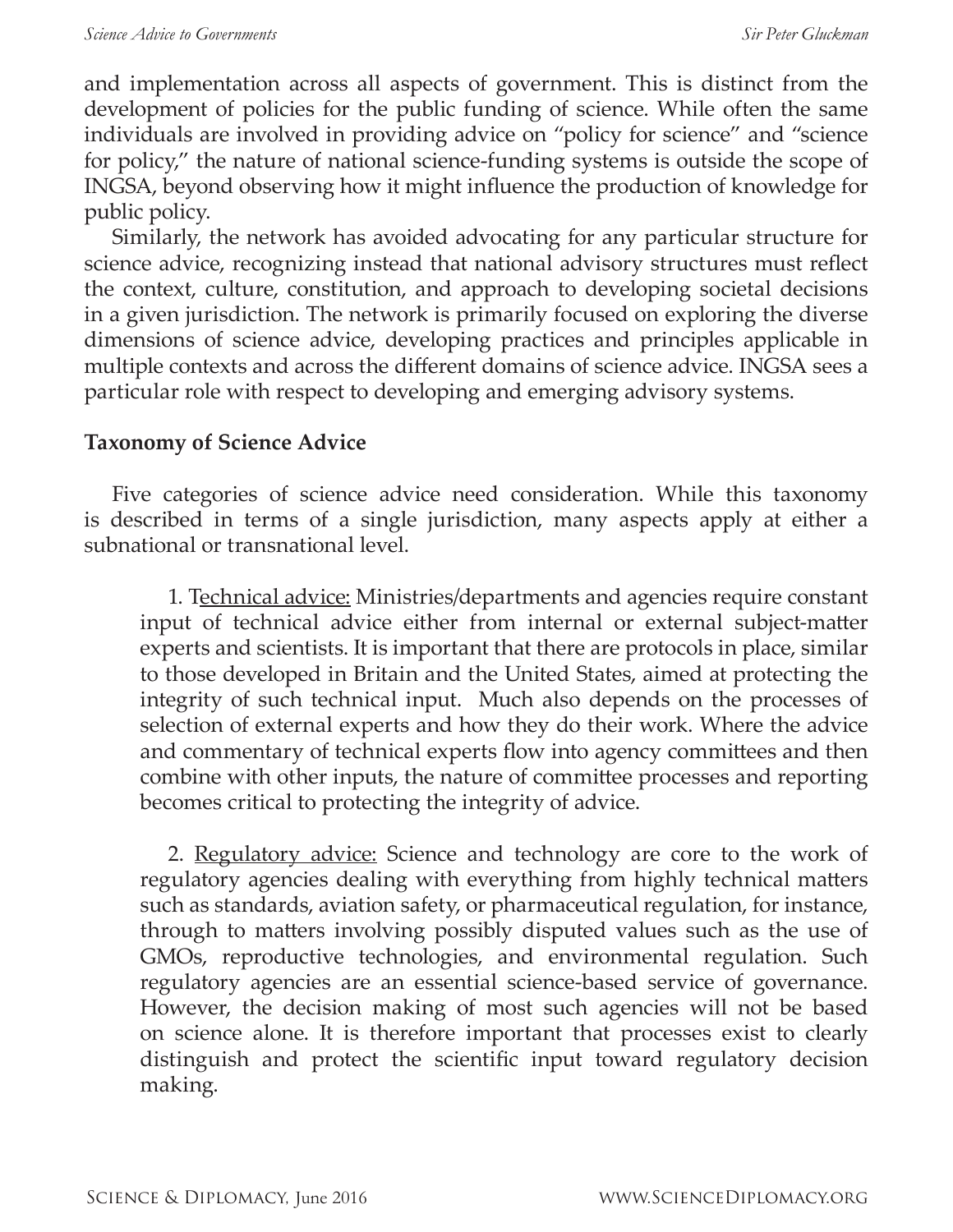3. Deliberative advice: In this approach, a government requests the scientific community—often via a national academy—to convene a panel of experts to respond to a question or set of questions. These processes take considerable time and may involve workshops, consultations, or other mechanisms to study a given issue. Such deliberative processes are best suited to slow-burning or chronic problems. Sometimes, national academies will offer unsolicited advice based on their own assessment of need. In some countries, the use of academies to provide deliberative advice is well developed, whereas in others it is still emerging. The standing of academies and their capacities vary enormously around the world, but given that their reports are in the public domain, smaller and less-established academies can use the deliberations of other more-established academies as a starting point for developing their expert opinion.

When a panel is established by a government without an intermediary such as a science advisor or an academy, the danger exists of inappropriate committee membership leading to what has been called colloquially "policybased evidence." Alternatively, deliberative advice offered unilaterally by an academy can sometimes fail to answer the question asked by the government or is provided in a highly academic form that, while reflecting the needs and opinion of the scientific community, may fail to meet the government's needs. When deliberative advice does enter the policy process, this can only generally happen at a single point in the policy process, and often not at the early stages of policy development when initial options are being framed.

4. Informal advice: Science has a role at every stage in the policy process, particularly at that initial brainstorming phase when policy makers and politicians may be framing an issue. In this process, advice is needed virtually on demand. Effectively, such advice can only be given by individuals, whether they serve formally as science advisors or president of a national academy or national council of science. Such roles require a high level of trust between the individual providing advice and the policy maker and politician. This work is grounded in the integrity of the advisor, which in turn can be assisted by a multilateral process of peer review (e.g., by departmental science advisors). Such advice must be firmly based on principles as I have described elsewhere.

5. Science advice in crises and emergencies: The Sendai Framework of the UN Office for Disaster Relief Reduction (UNISDR) highlighted the need for integrated and holistic scientific advice during crises and emergencies. Too often, science advice in crises has tended to be "siloed" within individual agencies. Increasingly, governments are looking for a more integrated and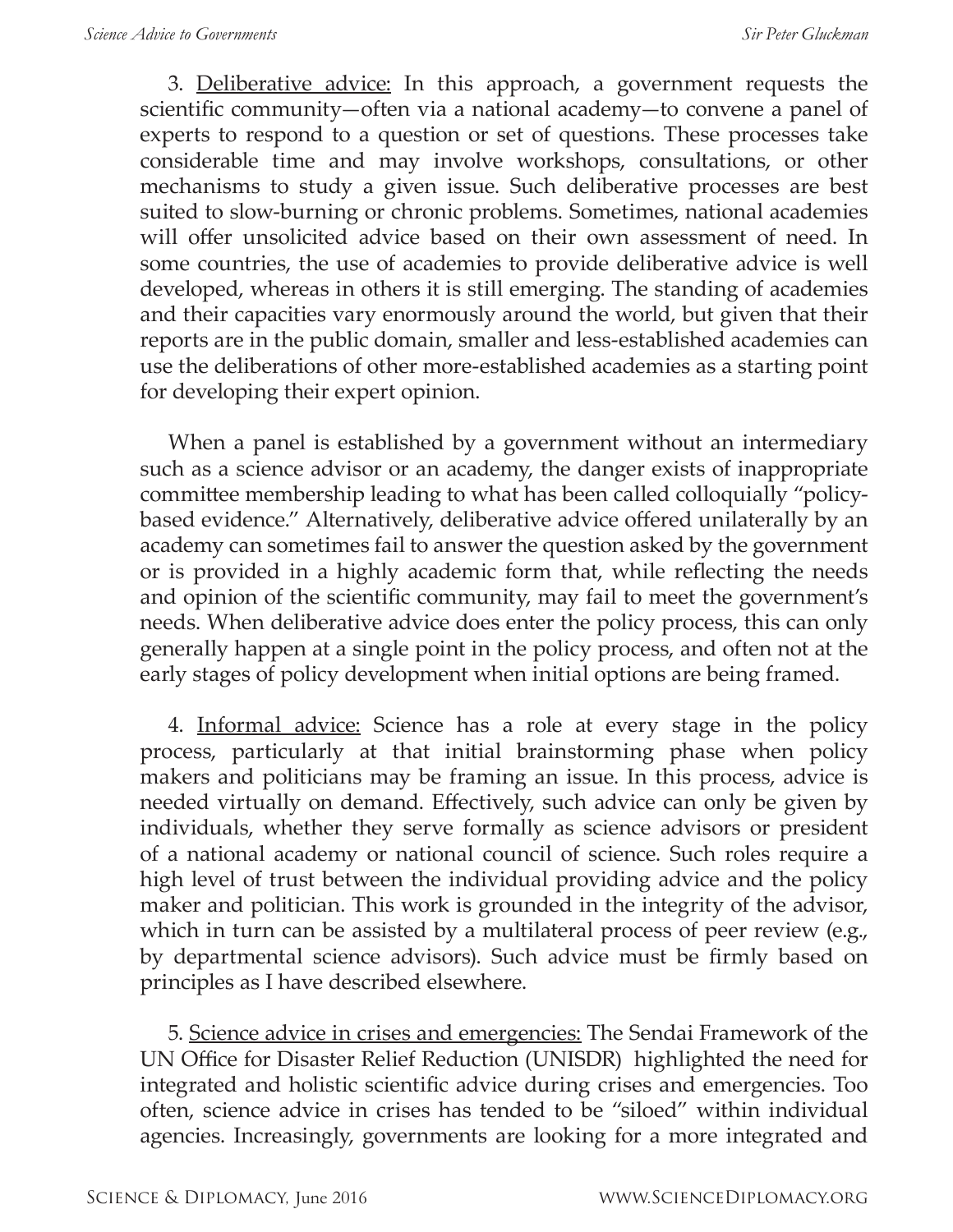planned response from the scientific community to help in crises. Indeed, some countries such as the UK have developed sophisticated mechanisms to do so. Some see the key role of an individual chief science advisor to be that of knowledge brokerage during crises. The net effect is that the advisor becomes a more intimate part of the executive's decision-making process. This is distinct from public communication during a crisis, for which the global community is (sadly, but usefully) rapidly accumulating a considerable toolbox of lessons learned and good practices.

While the bulk of the discussion thus far has implicitly focused on the executive branch of government, a democracy works best when the decision makers and those responsible for holding them accountable have access to current, reputable information. Depending on the constitutional arrangements, parliamentarians and legislators require their own sources of advice independent of the executive. This may be done through distinct units as in the case of the UK's Parliamentary Office of Science and Technology (POST) or the European Parliament's Science and Technology Options Assessment (STOA) Panel. Here, the advice may have a different framing given that it is generally associated with reviewing proposed legislation or an inquiry through a select committee process. In either case, the information and data needs will be structured, framed, and timed differently from those of the executive branch. The science does not change, but the questions asked of it might. This can be particularly apparent in the varying emphasis placed on scientific uncertainties by elected officials, depending on context.

## **The International Dimension**

The issue of science advice in the international arena is complex. Some international organizations, such as the World Health Organization, which have a strong technical focus, have well-developed means for obtaining both internal and external subject-matter advice. But as we have seen in the complex processes associated with the Intergovernmental Panel on Climate Change (IPCC), sometimes very elaborate processes are needed for globally driven science to influence domestic policies and to diminish the role of national interests in shaping the science. It could be argued that the elaborate nature of the IPCC exercise was the inevitable outcome of a situation where very distinct national interests and values were at play with regard to the economics of climate change. Inclusiveness builds trust, so it was important for the IPCC to broaden the scope of expertise and clearly demonstrate that the scientific consensus was international. Similarly, most of the sustainable development goals imply a strong role for the social, environmental, and other natural sciences, and a wide variety of international organizations will have a role. An inclusive and principles-based approach to developing science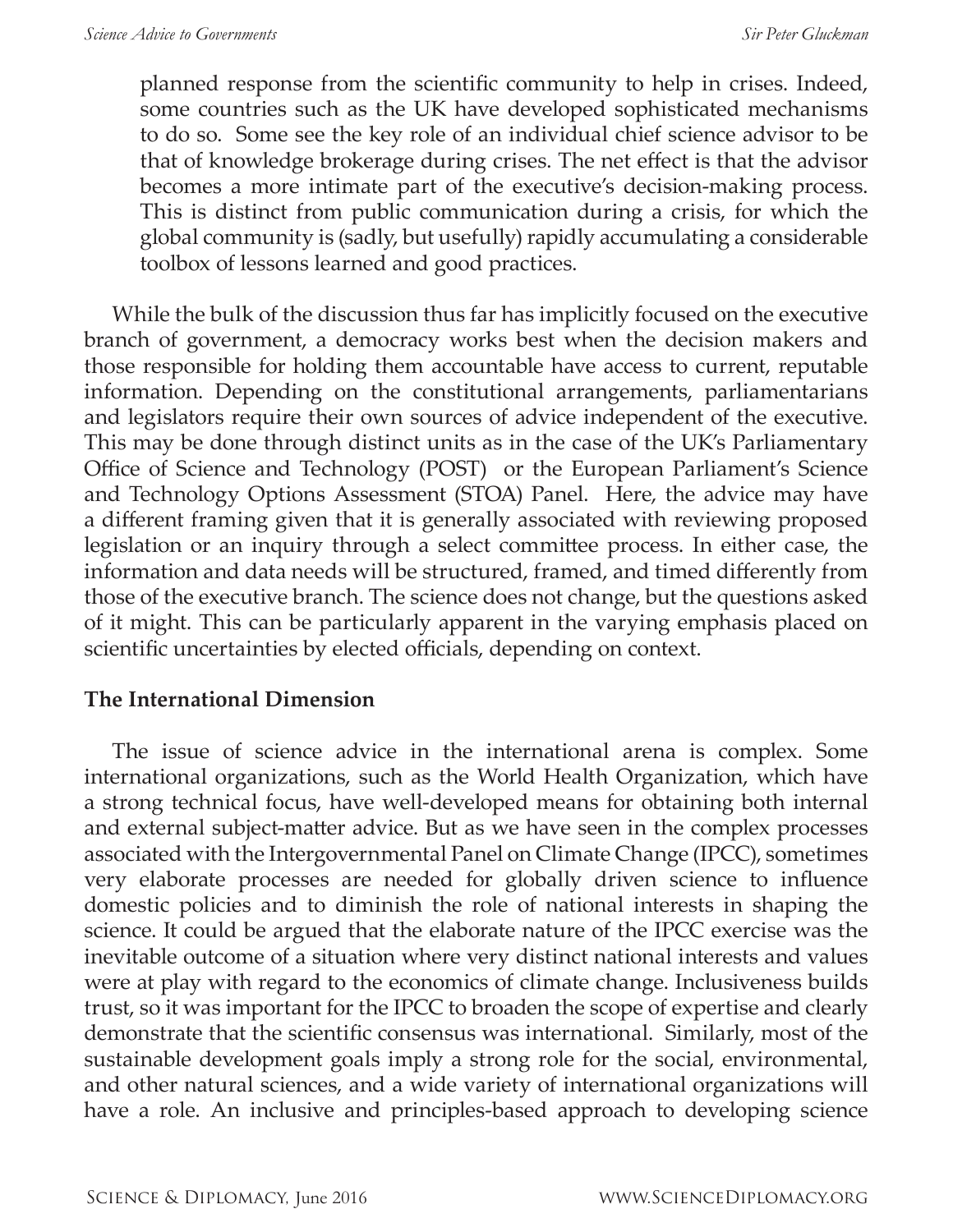advice for these organizations is desirable; strengthening of scientific inputs will be essential.

Beyond the formal structures of international organizations, an important role exists for science in many bilateral and multilateral negotiations and arrangements. The Asia-Pacific Economic Cooperation (APEC) forum has a "chief science advisors and equivalents" group. In 2015, this group was charged in the APEC Leaders' Declaration with working to enhance regional capacities to use science in and around emergencies. Similarly, the European Union has been strengthening its integrated approach to science advice through the development of its Science Advisory Mechanism and the funding of cooperative arrangements for obtaining deliberative advice from the many scientific academies across Europe.

An increasing component of science diplomacy is directed at achieving common scientific understandings between policy makers in different jurisdictions. For example, science plays a critical role in sustaining the global trade system and resolving trade disputes and in dealing with many trans-boundary resourcemanagement issues. Quality interactions between science and policy communities are needed by each party to address such issues. Interactions between national science advisory mechanisms can assist.

## **Activities of INGSA**

The issues outlined in this paper are at the heart of INGSA's goals. The network has established four streams of activity:

1. Networking and convening: INGSA brings together those interested in the principles, practices, opportunities, and challenges of science advice to governments, providing them a platform for discussion and interaction. Its website (www.ingsa.org) serves as the main hub for this work, along with workshops and a biennial meeting. The next international meeting will be jointly hosted with the Research Directorate of the European Commission in Brussels on September 29–30, 2016. The network has initiated topicspecific workshops—one on the issues surrounding scientific advice in the international arena was held in Budapest as a satellite to the World Science Forum in 2015. INGSA has developed a number of partnerships to assist in this work. Specifically, it operates under the auspices of ICSU; with the Wellcome Trust, which has been instrumental in seeding INGSA's operations; and with UNESCO, with which INGSA is developing a formal memorandum of partnership.

2. Thought leadership and research: INGSA produces and disseminates comparative analyses and discussion papers on the science and art of scientific advice. This work began with material prepared by the secretariat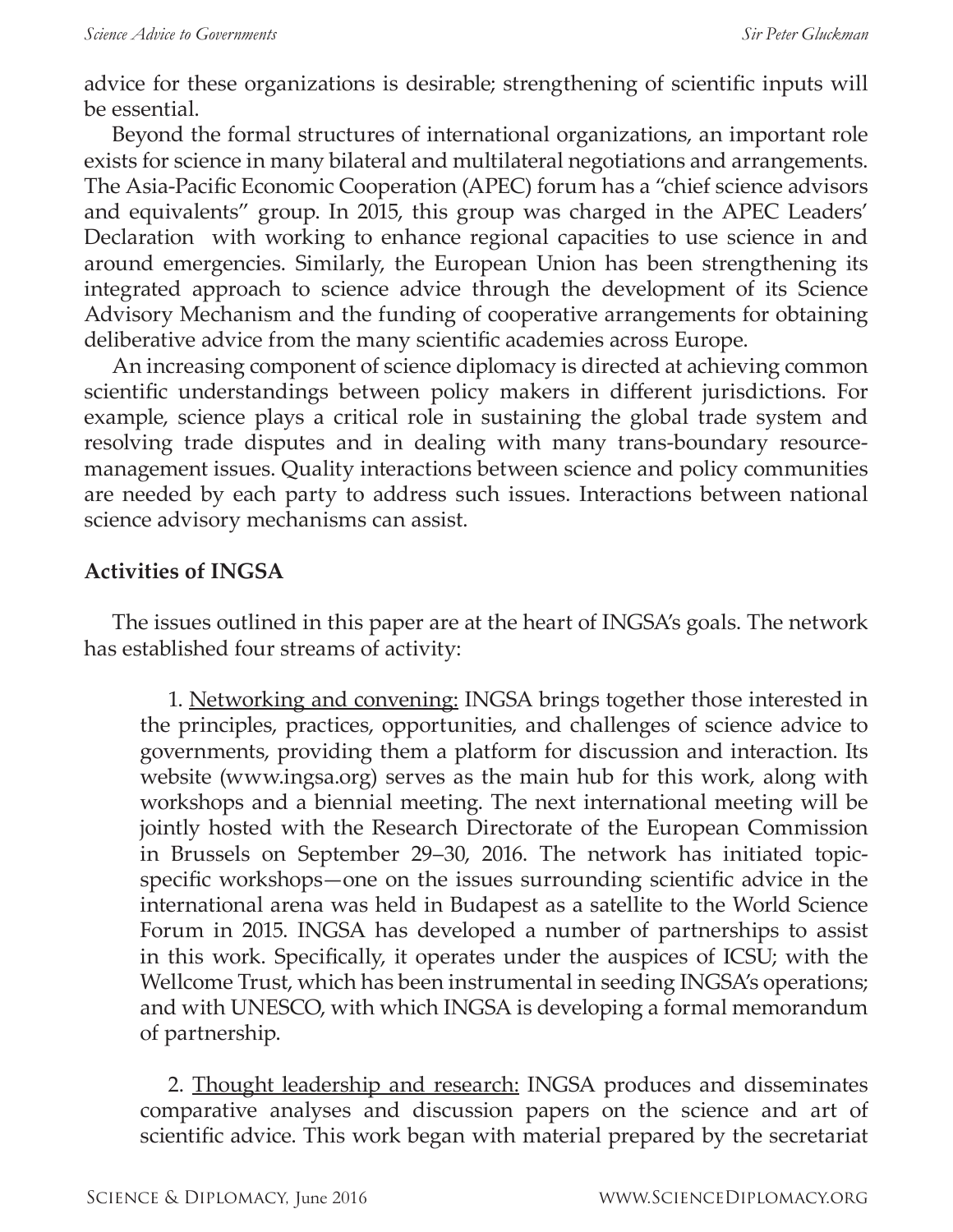for the initial science-advice meeting in Auckland. An impending project will soon establish a broader consultative process on a statement of principles that underpin science advising, irrespective of national model.

3. Domain-specific expertise: Working with partners, INGSA is engaged in developing policy-related analyses and guidance for: science advice in emergencies, and in the science-and-diplomacy interface.

4. Capacity-building workshops: INGSA partnered with the Future Earth initiative for capacity building and is working with a number of partners, including the International Institute for Applied Systems Analysis (IIASA), to develop capacities in science diplomacy. In February 2016, INGSA conducted a capacity-building workshop for Africa in Hermanus, South Africa. Forty delegates were selected out of more than four hundred applicants from fourteen African countries. Funding was provided by the New Zealand Ministry of Foreign Affairs and Trade, the Royal Society (London), the Wellcome Trust, and the South African Department of Science and Technology, with considerable in-kind support from the Academy of Science of South Africa (ASSAf). A case-based teaching approach was used, with bespoke cases prepared as training material for discussion and role playing. The feedback on the course was overwhelmingly positive. In addition, INGSA is currently planning a workshop for francophone Africa, to take place in Dakar, Senegal, in 2017, and other workshops in Africa and the Middle East are being planned. Interest has also been expressed by potential partners to undertake training in Latin America and Asia. This will depend on successful funding of the network, for which a number of approaches are under discussion. Several developed countries have also sought the network to assist with capacity building.

Arising from INGSA's work to date, an African chapter of the group is being established with a steering group comprising INGSA course alumni from South Africa, Uganda, Nigeria, and Egypt. ICSU has agreed to provide organizational support to this effort. The goal is to continue identifying ways to build capacity in Africa and to sustain a transcontinental network of those facing the challenges of developing science advice in the African context.

## **Principles and Guidelines**

INGSA's work, and indeed the practice of science advising more generally, must be underpinned by consensus-based principles for the advice to be accepted and—increasingly—for it to be applicable across ideological boundaries and jurisdictional borders. This point was also recognized in the closing declaration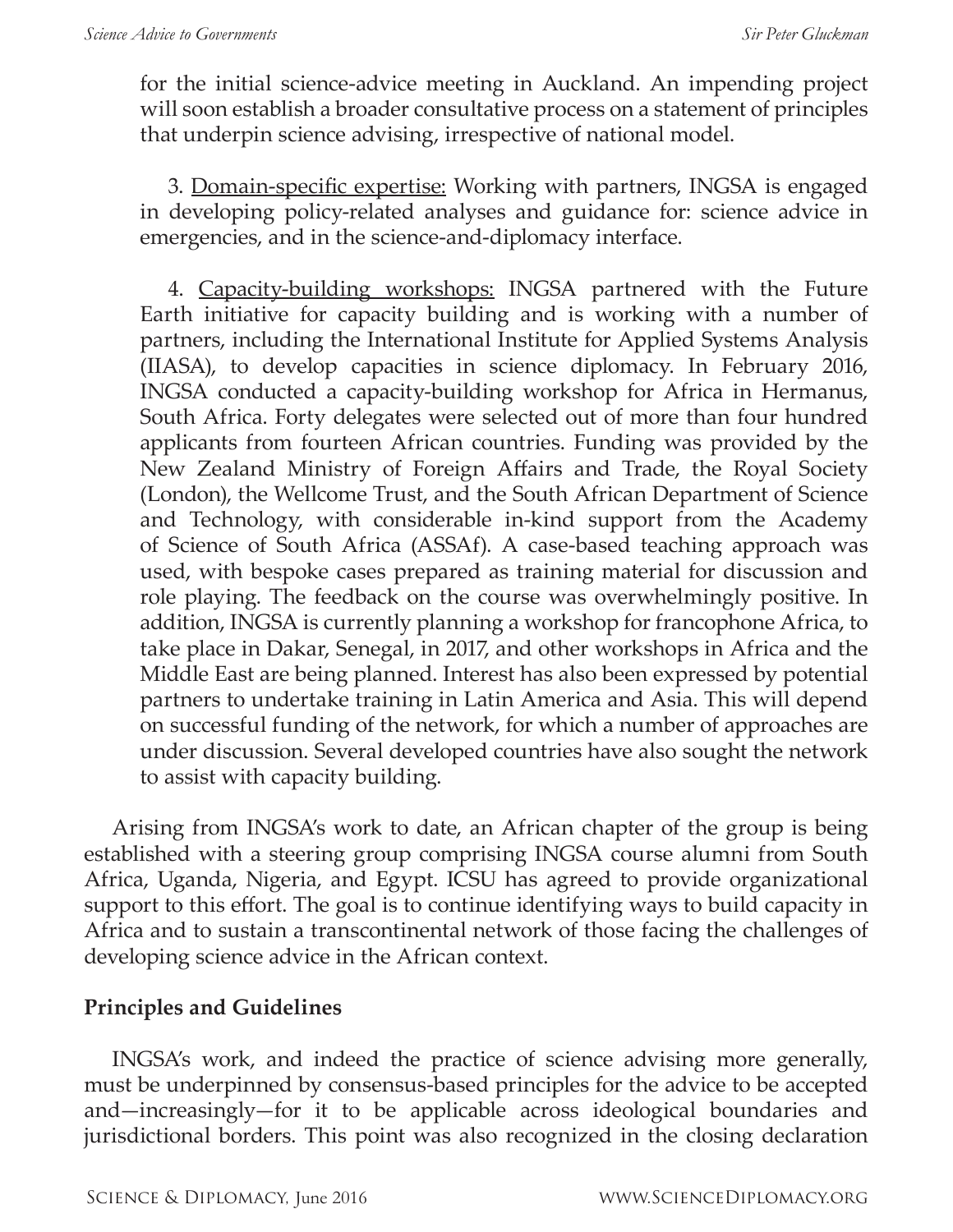of the 2015 World Science Forum in Budapest, which noted that "the need to define the principles, processes and application of science advice and to address the theoretical and practical questions regarding the independence, transparency, visibility and accountability of those who receive and provide advice has never been more important," and called for the "concerted action of scientists and policy-makers to define and promulgate universal principles for developing and communicating science to inform and evaluate policy based on responsibility, integrity, independence, and accountability."

Consequently, INGSA is establishing a working group comprising science, technology, and society (STS) scholars, advice practitioners, and ethicists to consider principles that might be applied at all levels of science advice, irrespective of structural arrangements. The goal is to consult widely on draft principles and present these to the World Science Forum in Jordan in 2017. This work is being undertaken in close liaison with UNESCO, ICSU, and other relevant parties.

## **Final Comments**

This rapid growth of interest in science advice and its role in science diplomacy has not been without its challenges. Many such challenges stem from the large scope of relevant issues, a situation made particularly complex by the range and variable state of development of advisory mechanisms across countries with different cultures, modes of government, and levels of economic development.

While many scholars, national academies, and advice practitioners have engaged readily in discussion and debate to shape our thinking on science advice, the conversation must keep growing to do justice to the broader range of issues. For instance, engaging the considerable diversity of actors on the "demand" side of science advice in a sustained discussion on the practice is complex because of the political contingencies to which they must respond. But at the September 2016 INGSA global conference, a number of elected officials, legislators, policy makers, and regulators have committed to attending.

There is also the need to think about the balance of advisory mechanisms internal and external to government and the need to assist with both formal and informal advice, while also developing robust technical and regulatory scientific frameworks. These issues must be considered in light of the needs of cities and regions on one hand, and the increasing importance of transnational approaches on the other.

Consequently, one of the greatest challenges for INGSA is to balance expectations among its major streams of activity: building the dialogue internationally; providing practical capacity-building opportunities; developing principles and guidelines; and supporting relevant research and the development of resource material. The network faces growing demand in all these areas. Later this year, we will be hosting a workshop to train mentors to assist with the capacity-building